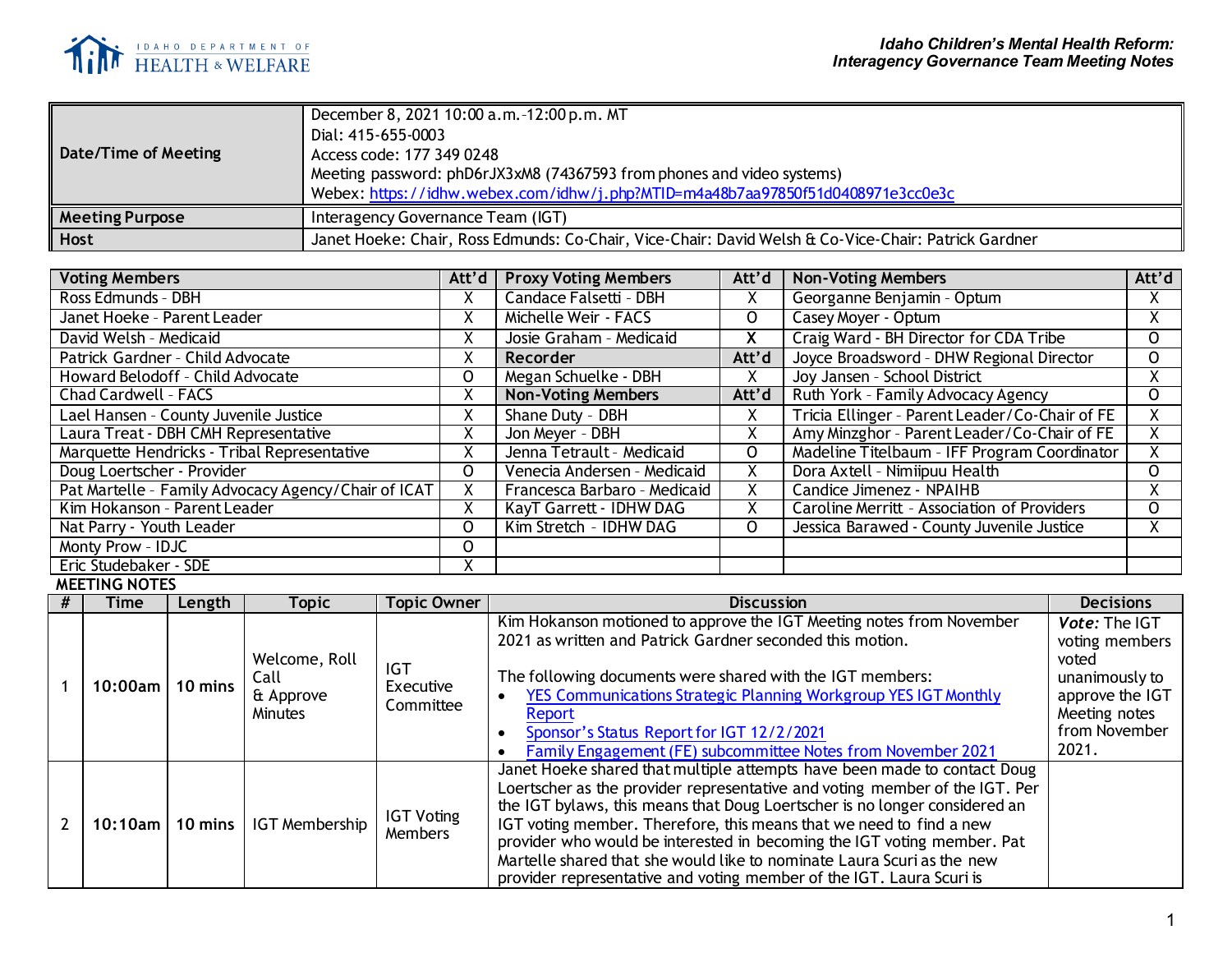

| #              | <b>Time</b> | Length  | <b>Topic</b>                  | <b>Topic Owner</b> | <b>Discussion</b>                                                                                                                                                                                                                                                                                                                                                                                                                                                                                                                                                                                                                                                                                                                                                                                                                                                                                                                                                                                                                                                                                                                                                                                                                                                                                                                                                                                                                                                                                                                                                                                                                                                                                   | <b>Decisions</b> |
|----------------|-------------|---------|-------------------------------|--------------------|-----------------------------------------------------------------------------------------------------------------------------------------------------------------------------------------------------------------------------------------------------------------------------------------------------------------------------------------------------------------------------------------------------------------------------------------------------------------------------------------------------------------------------------------------------------------------------------------------------------------------------------------------------------------------------------------------------------------------------------------------------------------------------------------------------------------------------------------------------------------------------------------------------------------------------------------------------------------------------------------------------------------------------------------------------------------------------------------------------------------------------------------------------------------------------------------------------------------------------------------------------------------------------------------------------------------------------------------------------------------------------------------------------------------------------------------------------------------------------------------------------------------------------------------------------------------------------------------------------------------------------------------------------------------------------------------------------|------------------|
|                |             |         |                               |                    | interested in this position and is an active member on the ICAT<br>subcommittee. She is a provider in more than one location in the Treasure<br>Valley and provides a variety of services to adults and children. It was added<br>that she is one of the owners of Access Behavioral Health.<br><b>Next Steps:</b> Laura Scuri will attend the January IGT meeting and the IGT<br>voting members will vote on her IGT membership at that time.<br>Lael Hansen stated that she was aware that her IGT membership was<br>discussed at the last IGT meeting. Jessica Barawed, the Detention Manager<br>for the Ada County Juvenile Detention Center, is attending the IGT meeting<br>today to determine if she would be interested in taking over as the IGT<br>voting member and County Juvenile Justice representative. Lael Hansen<br>added that if Jessica Barawed is not interested, then she will determine if<br>another member from County Juvenile Justice or herself will continue as the                                                                                                                                                                                                                                                                                                                                                                                                                                                                                                                                                                                                                                                                                                    |                  |
|                |             |         |                               |                    | IGT voting member.<br>Next Steps: Lael Hansen will provide an update to Megan Schuelke prior to<br>the January IGT meeting. The IGT voting members will then vote on the IGT<br>voting member and County Juvenile Justice position during January IGT<br>meeting.                                                                                                                                                                                                                                                                                                                                                                                                                                                                                                                                                                                                                                                                                                                                                                                                                                                                                                                                                                                                                                                                                                                                                                                                                                                                                                                                                                                                                                   |                  |
| $\overline{3}$ | 10:20am l   | 30 mins | Review<br>Sponsor's<br>Report | DBH &<br>Medicaid  | Ross Edmunds reviewed the Sponsor's Status Report for IGT 12/2/2021<br>beginning with Project 1: Implementation Assurance Plan (IAP). Ross<br>Edmunds shared that a few days ago the plaintiffs have provided the state<br>with a version of the IAP that is close to being finalized. The state feels that<br>we are very close to the completion of the IAP, which will cover the YES<br>implementation agreement, and plans to provide their feedback to the<br>plaintiffs' counsel shortly. Patrick Gardner agreed with this update and<br>stated that they are planning to share the document with the other members<br>of the Implementation Workgroup (IWG) soon. Optimistically, we are hoping<br>to have this completed before the holidays so that we will be able to present<br>the IAP during the first IGT meeting of the year. David Welsh also agreed<br>with this update and added that the members of the state may be unable to<br>meet this week for their review however, they are hoping to meet within the<br>next following weeks.<br>Shane Duty reviewed Project 2: House Bill 233 and shared that there is some<br>risk with the short timeline however, the group feels like they are currently<br>on track. Once we receive approval from the House Bill 233 Sponsor's on the<br>strategy document, we will work to have the main pillars in place by the end<br>of the year. During the beginning of the year, the group will work to develop<br>the elements that will help support these main pillars.<br>Ross Edmunds shared that, in regard to the next three projects, it should be<br>noted that QMIA is not only the QMIA Council or the QMIA Quarterly reports. |                  |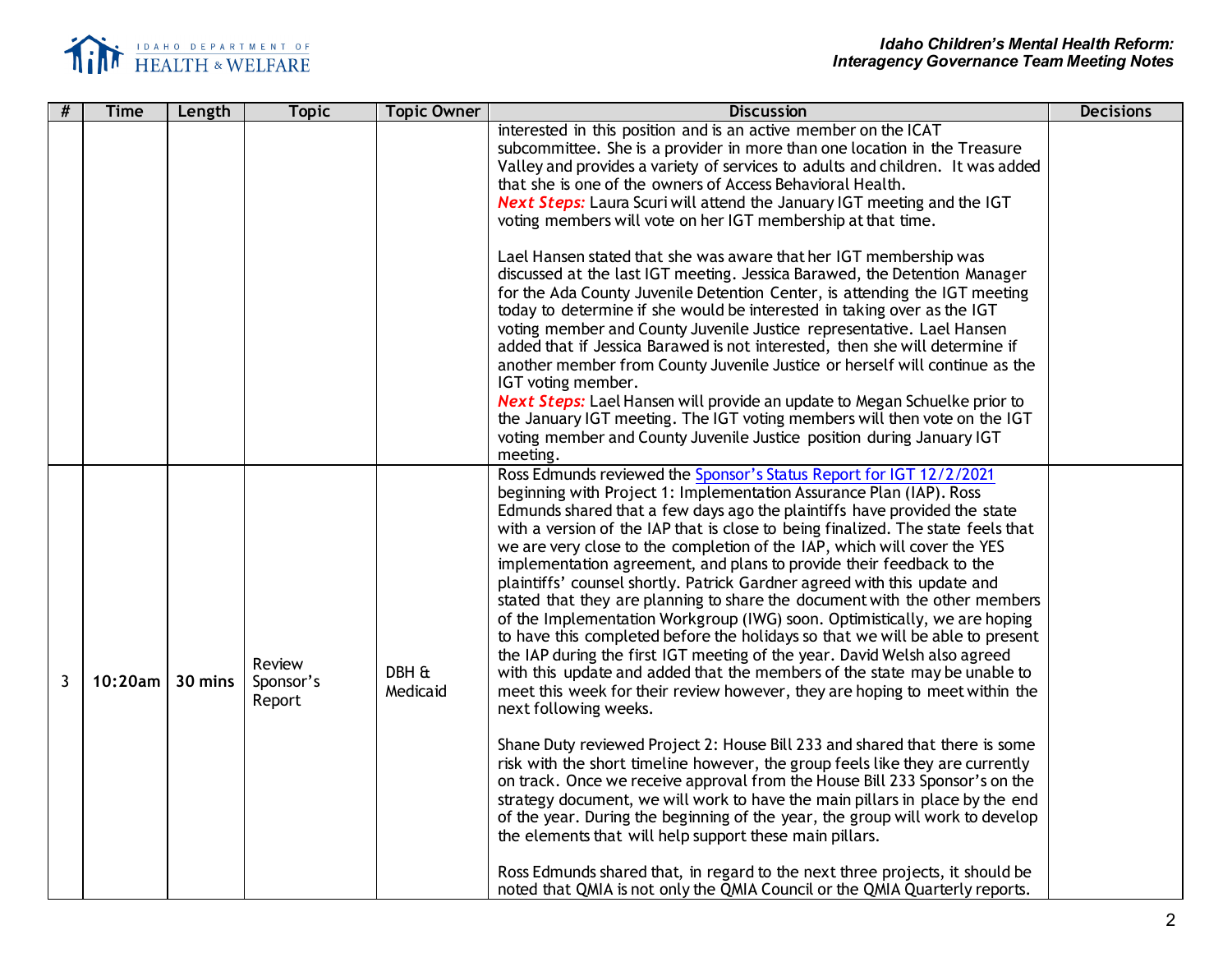

| # | <b>Time</b> | Length | <b>Topic</b> | <b>Topic Owner</b> | <b>Discussion</b>                                                                | <b>Decisions</b> |
|---|-------------|--------|--------------|--------------------|----------------------------------------------------------------------------------|------------------|
|   |             |        |              |                    | Rather, there are three components to the QMIA system or "umbrella",             |                  |
|   |             |        |              |                    | which include quality review, the QMIA Council and the QMIA Quarterly            |                  |
|   |             |        |              |                    | reports, and compliance. Candace Falsetti reviewed Project 3: QMIA Council       |                  |
|   |             |        |              |                    | Quarterly Report Recommendations and shared that the QMIA Council is             |                  |
|   |             |        |              |                    | reporting out on these recommendations. The QMIA Council Quarterly Report        |                  |
|   |             |        |              |                    | will be taken to the Defendant's Workgroup (DWG) for their review and            |                  |
|   |             |        |              |                    | prioritization. The QMIA Council has worked on their prioritization of these     |                  |
|   |             |        |              |                    | recommendations as well and the IGT will likely review this prioritization       |                  |
|   |             |        |              |                    | once this information comes back from the DWG. Pat Martelle asked for            |                  |
|   |             |        |              |                    | clarification about this process. Is it correct that the DWG will prioritize the |                  |
|   |             |        |              |                    | recommendations and then the IGT will make the final prioritization?             |                  |
|   |             |        |              |                    | Candace Falsetti explained that the IGT will not make the final                  |                  |
|   |             |        |              |                    | prioritization. Each group may determine different priorities and in this case,  |                  |
|   |             |        |              |                    | the groups will collaborate and work together on these recommendations.          |                  |
|   |             |        |              |                    | Candace Falsetti reviewed Project 4: Quality Review (QR) Process and shared      |                  |
|   |             |        |              |                    | that the workgroup has received feedback on the process from the QMIA            |                  |
|   |             |        |              |                    | Council. The workgroup is actively working to make sure that the QR process      |                  |
|   |             |        |              |                    | will meet approval. They are hoping to finalize the review process within the    |                  |
|   |             |        |              |                    | next couple of months with the finalization work being done in January and       |                  |
|   |             |        |              |                    | February.                                                                        |                  |
|   |             |        |              |                    |                                                                                  |                  |
|   |             |        |              |                    | Pat Martelle asked the IGT Executive Committee what has been decided             |                  |
|   |             |        |              |                    | about the relationship between the IGT and the QMIA Council. These are           |                  |
|   |             |        |              |                    | major projects that are listed in the Sponsor's Report and the IGT is not        |                  |
|   |             |        |              |                    | mentioned. Has or will the Executive Committee provide guidance or               |                  |
|   |             |        |              |                    | infrastructure for this relationship? Patrick Gardner explained that the         |                  |
|   |             |        |              |                    | quality management process is largely driven by the settlement agreement         |                  |
|   |             |        |              |                    | and the original Implementation Plan. In that Implementation Plan, there are     |                  |
|   |             |        |              |                    | requirements for the state to develop a Quality Management Plan, which           |                  |
|   |             |        |              |                    | they did, and which then established the QMIA Council and this structure.        |                  |
|   |             |        |              |                    | The new Implementation Assurance Plan (IAP) proposes that there be an            |                  |
|   |             |        |              |                    | update to this Quality Management Plan and tasks the state with resolving        |                  |
|   |             |        |              |                    | the question about the relationship between the IGT and the QMIA Council.        |                  |
|   |             |        |              |                    | There is a strong argument that the QMIA Council be independent from the         |                  |
|   |             |        |              |                    | IGT and would therefore not report to IGT directly. As Candace Falsetti          |                  |
|   |             |        |              |                    | mentioned, this would mean that the relationship would be collaborative. At      |                  |
|   |             |        |              |                    | this time, no official decision has been made, however the expectation is        |                  |
|   |             |        |              |                    | that this will be sorted out in the Spring of 2022.                              |                  |
|   |             |        |              |                    |                                                                                  |                  |
|   |             |        |              |                    | Ross Edmunds then reviewed Project 5: Jeff D. Implementation Compliance          |                  |
|   |             |        |              |                    | Task Force. As the next step, the state will be working to schedule a meeting    |                  |
|   |             |        |              |                    | with the IWG members to begin the organization of the compliance structure       |                  |
|   |             |        |              |                    | and task force. Patrick Gardner added that there are certain provisions for      |                  |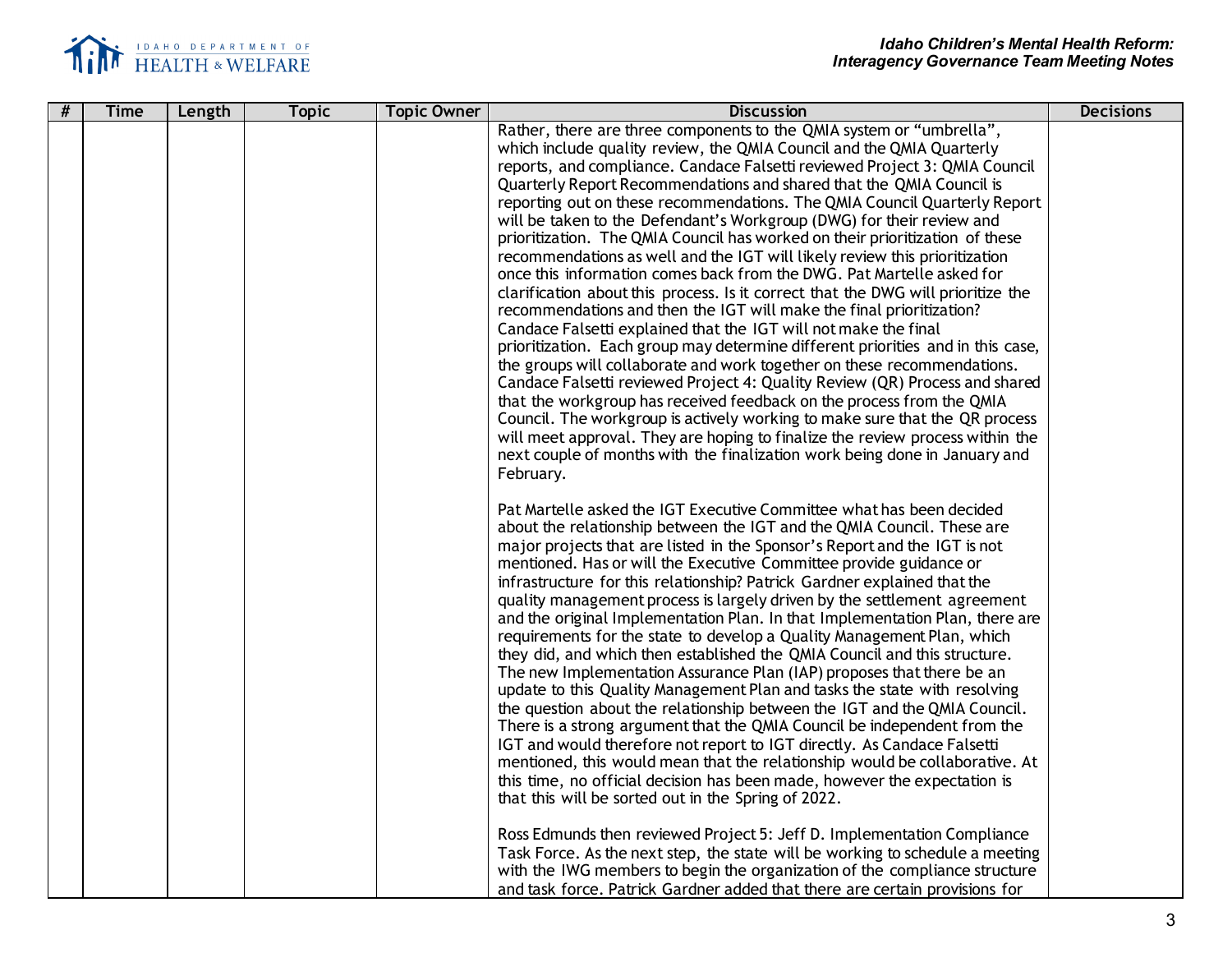

| #                | <b>Time</b> | Length  | <b>Topic</b>                                                               | <b>Topic Owner</b>                   | <b>Discussion</b>                                                                                                                                                                                                                                                                                                                                                                                                                                                                                                                                                                                                                                                                                                                                                                                                                                                                                                                                                                                                                                                                                                                                                                                                                                                                                                                                                                                                                                                                                                                                                                                                                                                                                                                               | <b>Decisions</b> |
|------------------|-------------|---------|----------------------------------------------------------------------------|--------------------------------------|-------------------------------------------------------------------------------------------------------------------------------------------------------------------------------------------------------------------------------------------------------------------------------------------------------------------------------------------------------------------------------------------------------------------------------------------------------------------------------------------------------------------------------------------------------------------------------------------------------------------------------------------------------------------------------------------------------------------------------------------------------------------------------------------------------------------------------------------------------------------------------------------------------------------------------------------------------------------------------------------------------------------------------------------------------------------------------------------------------------------------------------------------------------------------------------------------------------------------------------------------------------------------------------------------------------------------------------------------------------------------------------------------------------------------------------------------------------------------------------------------------------------------------------------------------------------------------------------------------------------------------------------------------------------------------------------------------------------------------------------------|------------------|
|                  |             |         |                                                                            |                                      | compliance that have to be met for the implementation phase to be                                                                                                                                                                                                                                                                                                                                                                                                                                                                                                                                                                                                                                                                                                                                                                                                                                                                                                                                                                                                                                                                                                                                                                                                                                                                                                                                                                                                                                                                                                                                                                                                                                                                               |                  |
|                  |             |         |                                                                            |                                      | considered complete and the task force will assist with that.                                                                                                                                                                                                                                                                                                                                                                                                                                                                                                                                                                                                                                                                                                                                                                                                                                                                                                                                                                                                                                                                                                                                                                                                                                                                                                                                                                                                                                                                                                                                                                                                                                                                                   |                  |
| $\boldsymbol{4}$ | $10:50$ am  | 20 mins | Update on the<br><b>IGT Operational</b><br>Handbook &<br><b>Next Steps</b> | <b>IGT</b><br>Executive<br>Committee | Patrick Gardner shared that we are making progress on the IGT Operational<br>Handbook. The IGT Executive Committee has met with the committees and<br>has received helpful feedback. We are in the process of scheduling another<br>round of those meetings. Additionally, in the IAP it states that each area of<br>YES will develop an authoritative controlling document, such as the Services<br>and Supports Crosswalk. The Practice Manual will then be updated to<br>reference those documents and make them accessible to the public. This will<br>work as a "How To Manual" for the YES program. The hope is that with this<br>information, we will have a better sense of how things are being done within<br>YES. This way the IGT Operational Handbook will be narrowed to focus on<br>how IGT works rather than how YES works as a whole. Patrick Gardner stated<br>that an item that we have not discussed and needs to be determined is who<br>will actually be writing the Operational Handbook. Previously, when<br>developing documents, we have worked with the Communications<br>Committee and, in this case, we could gather input from the IGT. We do not<br>currently have a committee set up to complete this work. The IGT Executive<br>Committee is open to any proposals from IGT members as to the best way to<br>go about this.                                                                                                                                                                                                                                                                                                                                                                                    |                  |
| 5                | 11:10am     | 10 mins | <b>New Business</b><br>Items                                               | <b>IGT Members</b>                   | Pat Martelle stated that she has a question on behalf of the PRA sub-group.<br>What sort of reporting would the IGT like on the work that is being done by<br>this group to develop a PRA solution? Would the IGT prefer that the group<br>complete this work and then submit it for review? Ross Edmunds shared that<br>his main concern was around the resources that the group had available to<br>complete the request. It would be helpful for the group to provide an update<br>to the IGT if any roadblocks or barriers arise for this sub-group. Pat Martelle<br>confirmed that the sub-group is able to work on the request and they plan to<br>have it completed by the April deadline. Pat Martelle added that Mallory<br>Kotze from Medicaid is currently on leave and the sub-group needs a staff<br>member from Medicaid to attend these meetings. It is important that we<br>have a Medicaid policy resource. David Welsh agreed and added that<br>Medicaid plans to resource this project as we wait for Mallory Kotze to return<br>to the office. Josie Graham noted that Venecia Andersen has a team of<br>support staff members that could assist with this work and they are also in<br>the process of completing interviews for an additional position.<br>Patrick Gardner stated that at the last IGT Meeting we voted on extending<br>the length of the term for the IGT Executive Committee members. This<br>means that the IGT Bylaws need to be amended and voted on as they reflect<br>the shorter 6-month term. The IGT Executive Committee has been discussing<br>some ways to amend these bylaws. Patrick Gardner reviewed the current<br>bylaws of the IGT, specifically Article 2: Section 4. The IGT Executive |                  |